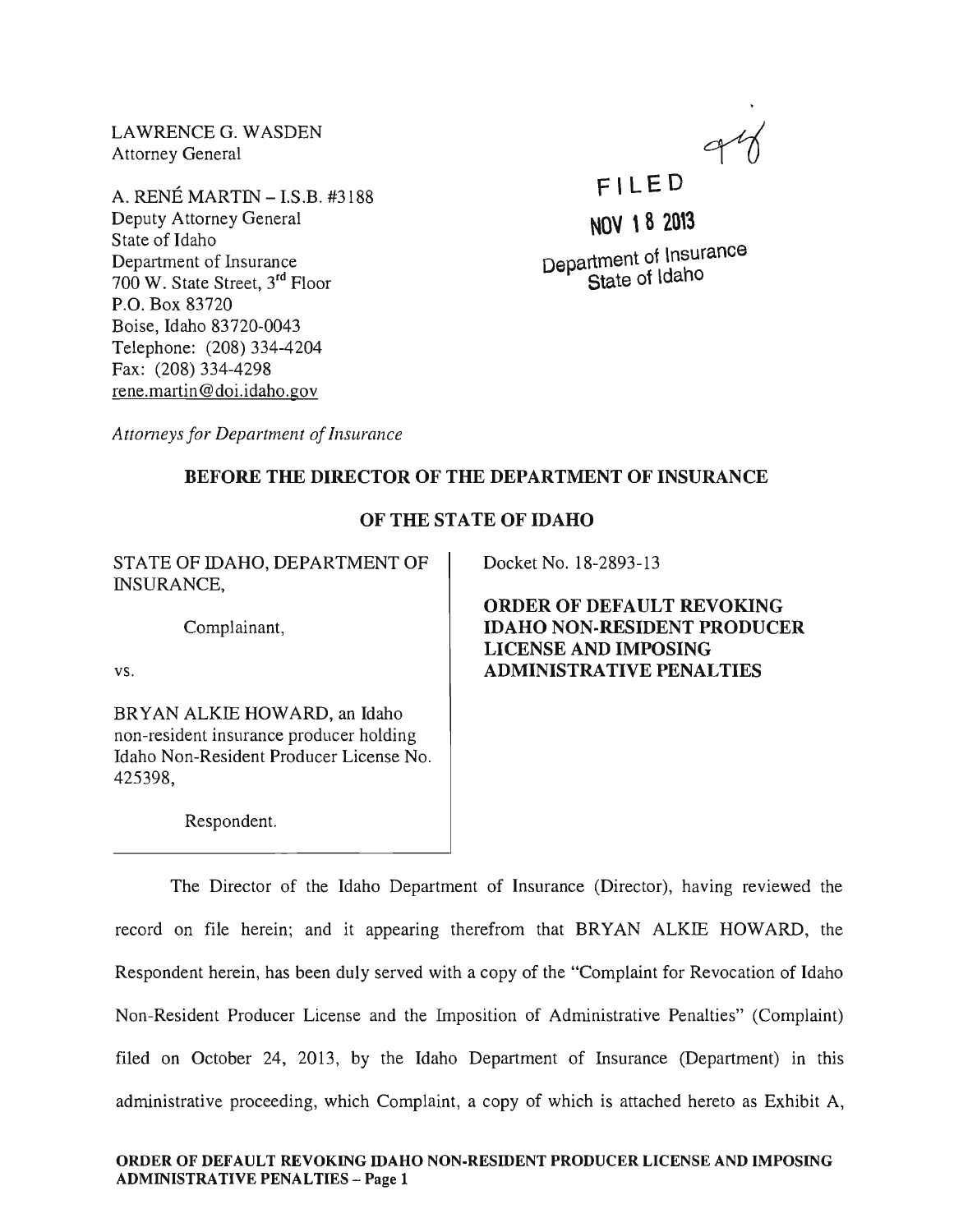alleged violations of the Idaho Insurance Code; and it further appearing, as shown by the Affidavit of A. René Martin, Deputy Attorney General, on file in this proceeding, that the Respondent has failed to request a hearing or to otherwise dispute in writing the allegations set forth in such Complaint; and good cause appearing therefor,

NOW, THEREFORE, IT IS HEREBY ORDERED that Idaho Non-Resident Insurance Producer License No. 425398 issued to BRYAN ALKIE HOWARD is HEREBY REVOKED.

IT IS FURTHER ORDERED that BRYAN ALKIE HOWARD shall immediately return Idaho Non-Resident Producer License No. 425398 to the Idaho Department of Insurance at P.O. Box 83720, Boise, Idaho 83720-0043.

IT IS FURTHER ORDERED, pursuant to Idaho Code §§ 41-117 and 41-1016(1), that BRYAN ALKIE HOWARD shall pay to the Department the maximum administrative penalty authorized by law for each violation of the Idaho Insurance Code, as set forth in the Complaint, for a total penalty of Two Thousand Dollars (\$2,000).

IT IS SO ORDERED.

DATED this  $\sqrt{8} \frac{\pi}{4}$  day of November, 2013.

STATE OF IDAHO DEPARTMENT OF INSURANCE

leary feal

Director

## NOTICE REGARDING REPORTABLE PROCEEDINGS

The foregoing is considered a reportable administrative proceeding. As such, it is a public

record and is public information that may be disclosed to other states and reported to companies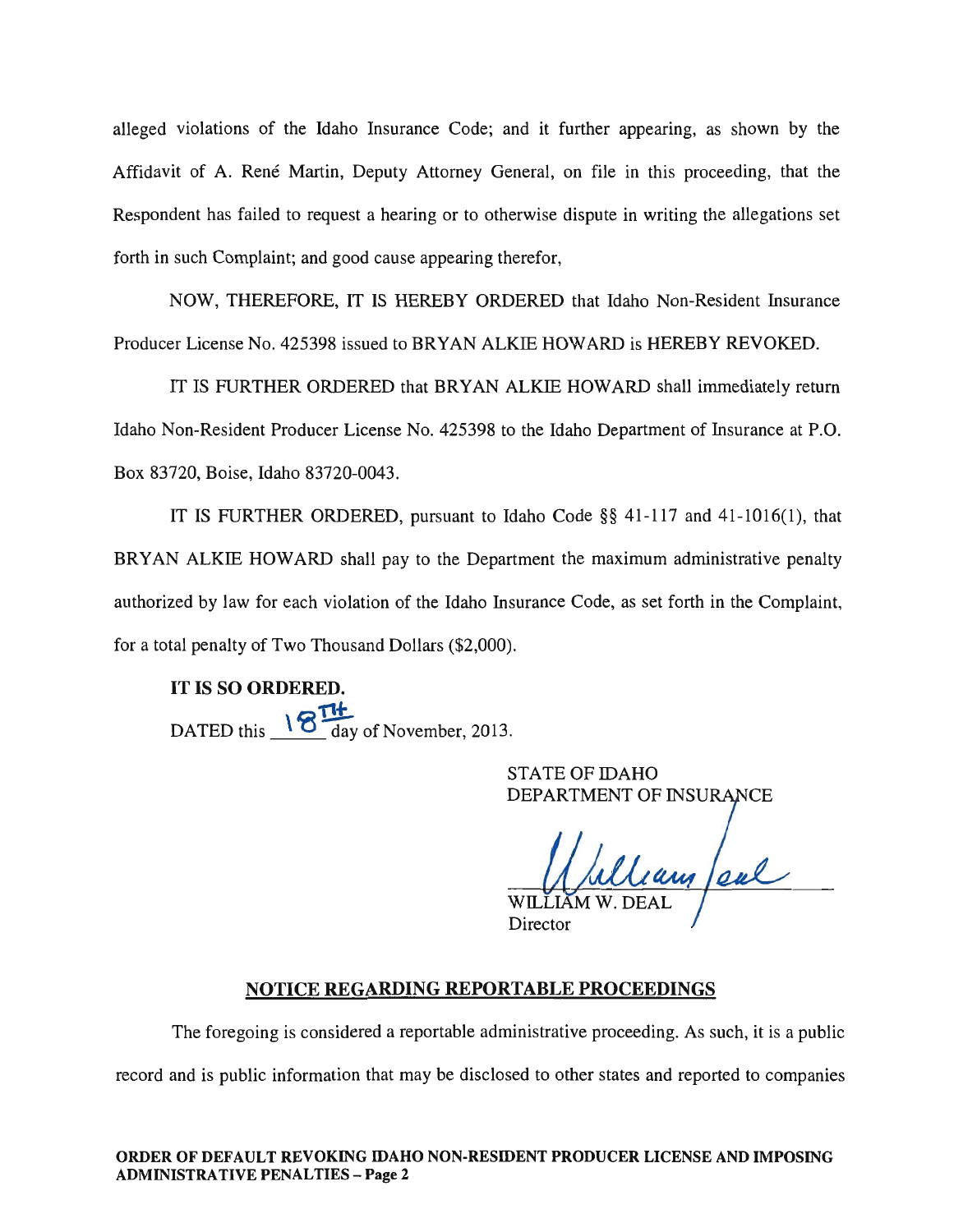as to which the Respondent is actively appointed. This information will be reported to the National Association of Insurance Commissioners (NAIC) and will appear in the online searchable database of the Idaho Department of Insurance. The Respondent should be aware that this proceeding must be disclosed on any insurance license application and must be reported to any and all states in which the Respondent holds an insurance license.

## **NOTIFICATION OF RIGHTS**

This Order constitutes a final order of the Director. Any party may file a motion for reconsideration of this final order within fourteen (14) days of the service date of this order. The Director will dispose of the petition for reconsideration within twenty-one (21) days of its receipt, or the petition will be considered denied by operation of law. *See,* Idaho Code  $§ 67-5246(4).$ 

Pursuant to Idaho Code §§ 67-5270 and 67-5272, any party aggrieved by this final order may appeal it by filing a petition for judicial review in the district court of the county in which: (1) the hearing was held; or (2) the final agency action was taken; or (3) the aggrieved party resides or operates its principal place of business in Idaho; or (4) the real property or personal property that was the subject of the agency decision is located. An appeal must be filed within twenty-eight (28) days of: (a) the service date of this final order; or (b) an order denying a petition for reconsideration; or (c) the failure within twenty-one (21) days to grant or deny a petition for reconsideration, whichever is later. *See,* Idaho Code § 67-5273. The filing of a petition for judicial review does not itself stay the effectiveness or enforcement of the order under appeal.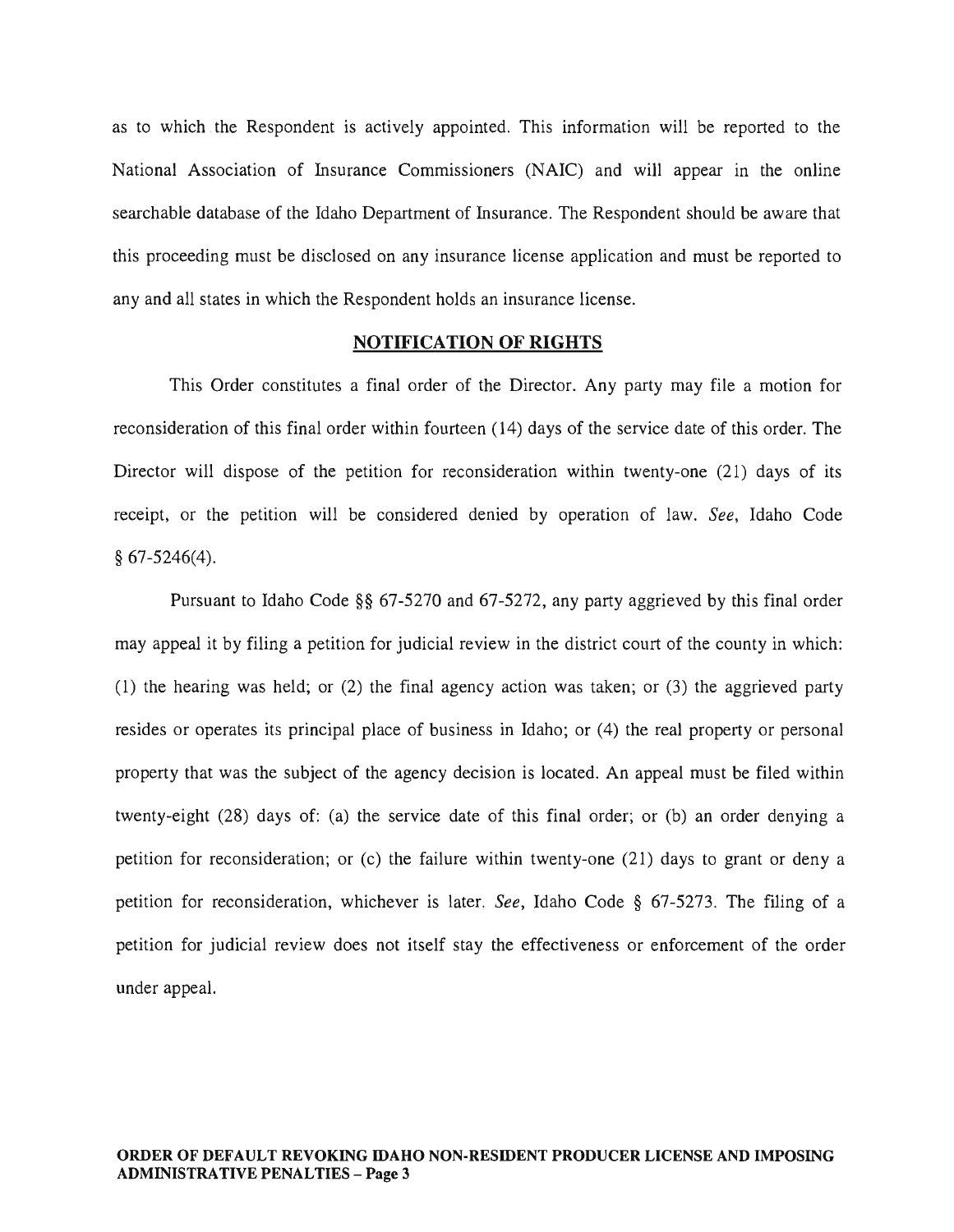# CERTIFICATE OF SERVICE

I HEREBY CERTIFY that, on this  $/8$ th day of November, 2013, I caused a true and correct copy of the foregoing ORDER OF DEFAULT REVOKING IDAHO NON-RESIDENT PRODUCER LICENSE AND IMPOSING ADMINISTRATIVE PENALTIES to be served upon the following by the designated means:

Bryan Alkie Howard 3801 West First Street Los Angeles, CA 90004

 $\Im$  first class mail  $\boxtimes$  certified mail hand delivery via facsimile

A. Rene Martin Deputy Attorney General Idaho Department of Insurance 700 W. State Street P.O. Box 83720 Boise, ID 83720-0043

D first class mail certified mail  $\boxtimes$  hand delivery

Juesa Janes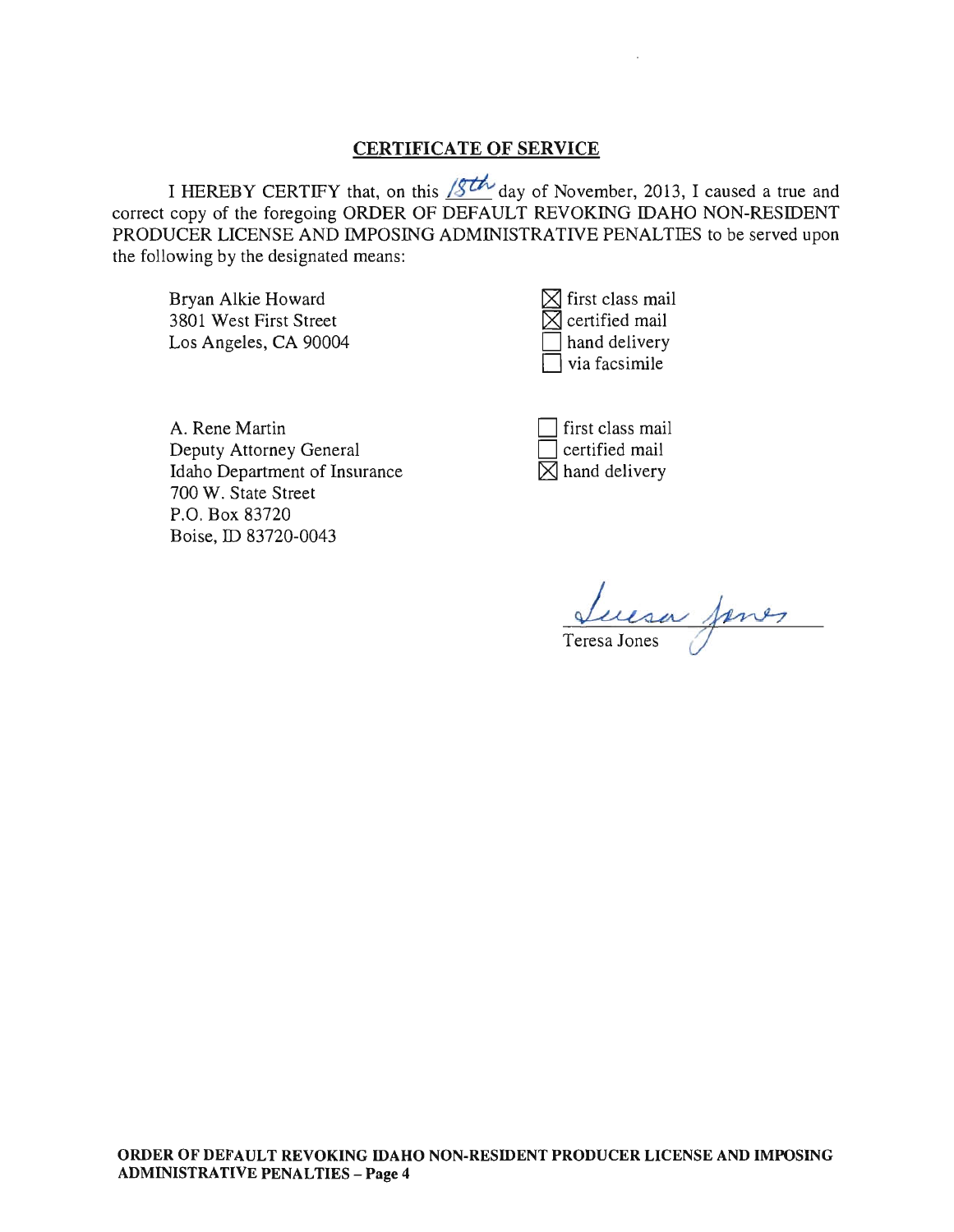LAWRENCEG. WASDEN Attorney General

A. RENE MARTIN - I.S.B. #3188 Deputy Attorney General State of Idaho Department of Insurance 700 W. State Street, 3rd Floor P.O. Box 83720 Boise, ID 83720-0043 Telephone: (208) 334-4204 Facsimile: (208) 334-4298 rene. martin @doi.idaho.gov



Department of Insurance State of Idaho

Attorneys for Department of Insurance

# BEFORE THE DIRECTOR OF THE DEPARTMENT OF INSURANCE

# OF THE STATE OF IDAHO

STATE OF IDAHO, DEPARTMENT OF INSURANCE,

Complainant,

vs.

BRY AN ALKIE HOWARD, an Idaho non-resident insurance producer holding Idaho Non-Resident Producer License No. 425398,

Respondent.

Docket No. 18-2893-13

COMPLAINT FOR REVOCATION OF IDAHO NON-RESIDENT PRODUCER LICENSE AND THE IMPOSITION OF ADMINISTRATIVE PENALTIES

COMES NOW the State of Idaho, Department of Insurance (Department), by and through its counsel, A. René Martin, Deputy Attorney General, to complain and allege as follows:

1. This administrative proceeding is brought under the provisions of the Idaho Insurance Code, Idaho Code § 41-101 *et seq.* (TIC), including Idaho Code § 41-213(1), which authorizes the Department's Director to issue an order affecting a person's insurance license and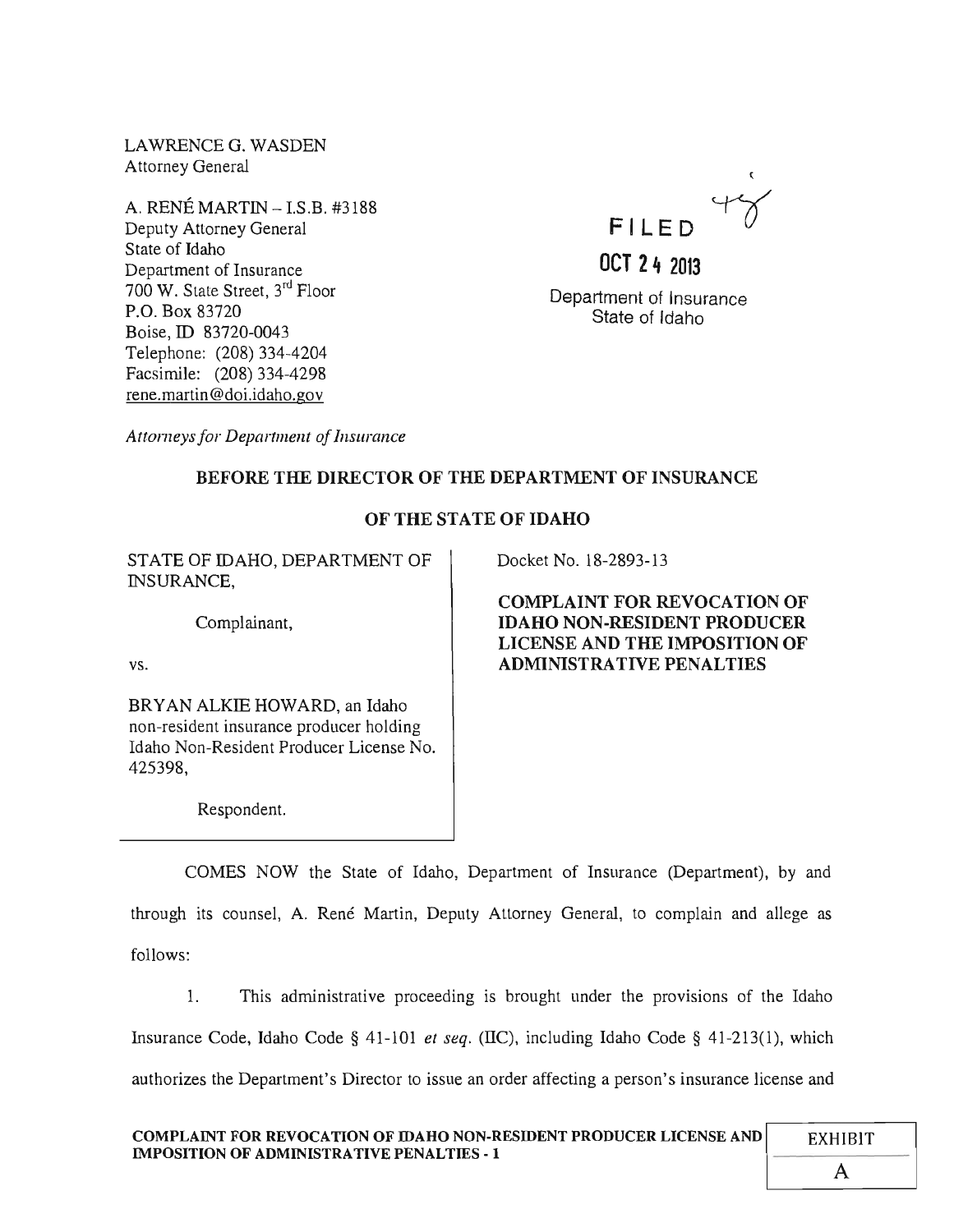to impose an administrative penalty for violations of the IIC, and  $\S$  41-1016, which authorizes the Department to initiate a contested case against an Idaho-licensed insurance producer, seeking revocation of the insurance producer's license, as well as the imposition of administrative penalties, if the Director finds, as to the licensee, that anyone (1) or more of the causes or violations enumerated in subsections  $(1)(a)$  through  $-(n)$  of that section exist.

#### RESPONDENT

2. BRYAN ALKIE HOWARD (the Respondent) is a resident of the state of California, in which state he holds a resident insurance producer license. The Respondent currently holds Idaho Non-Resident Producer License No. 425398, which license was issued on September 27, 2012. He held no Idaho insurance license prior to that date that would have authorized him to transact insurance in Idaho.

## FACTS

3. During the time period relevant hereto, and specifically in and around the month of July, 2012, the Respondent was employed as an insurance producer by Dunhill Marketing and Insurance Services, Inc., in Los Angeles, California.

4. In or around early July, 2012, the Respondent arranged for a life insurance application through Transamerica Life Insurance Company (the Application) to be delivered to Glenna Lawrence, at her home in Buhl, Idaho. He accomplished this by working through Ms. Lawrence's step-son, Gregg Lawrence, who then lived in Arizona. The Respondent forwarded the Application to Gregg Lawrence in Arizona, who then forwarded the Application to Ms. Lawrence in Idaho.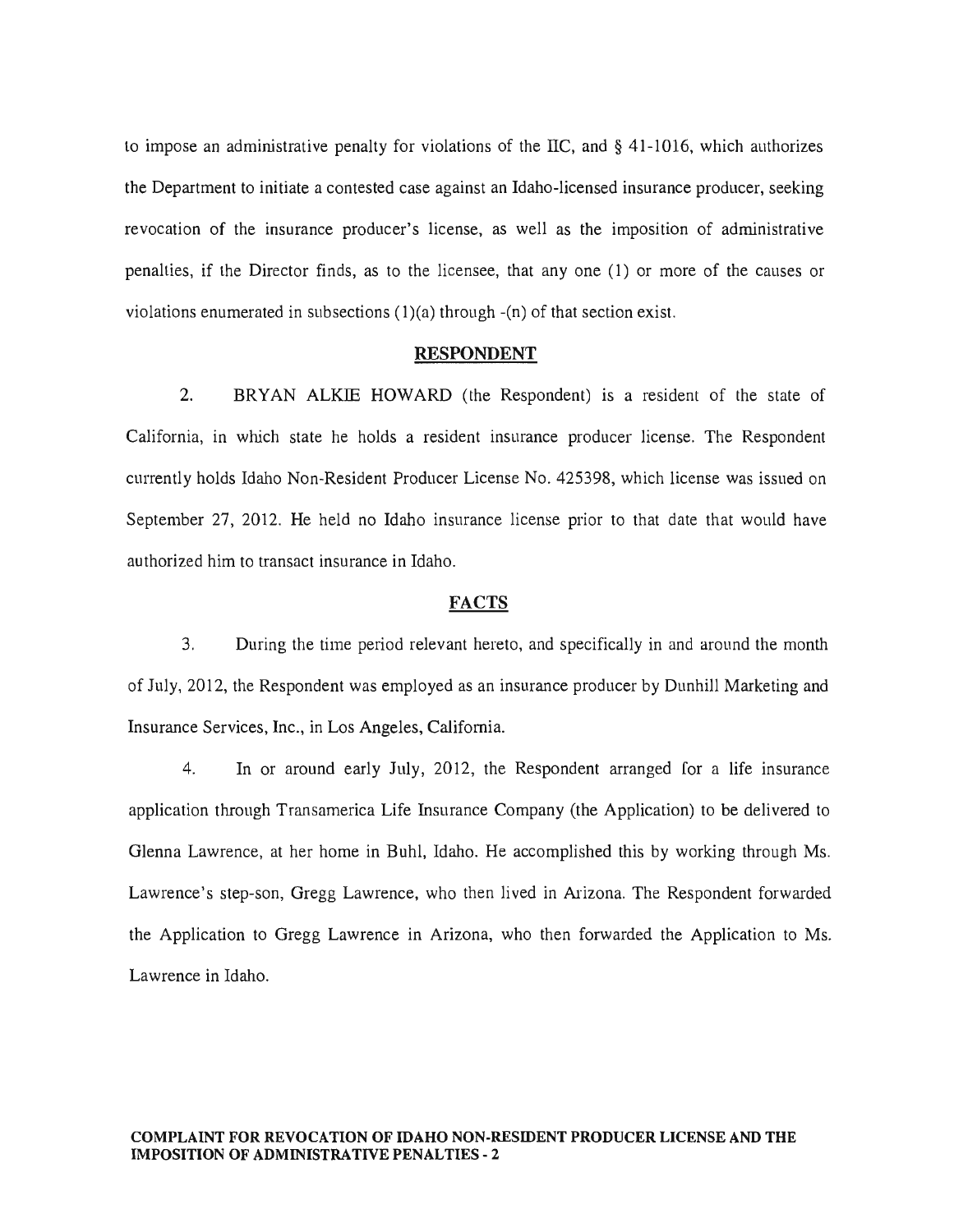5. Ms. Lawrence was interested in obtaining a life insurance policy at the time. She signed the Application in Idaho and then faxed it or otherwise caused it to be delivered to her step-son, Gregg Lawrence, who was then in Arizona.

6. The Application eventually ended up in the possession of the Respondent, who signed the Application on July 13,2012, as the agent of Transamerica Life Insurance Company. The Respondent was in California when he signed the Application. Glenna Lawrence was in Idaho when she signed the Application and at the time the Respondent signed the Application, and therefore was not in the presence of the Respondent when he placed his signature on the Application. Nevertheless, on page 3 of the Application, the Respondent checked a box representing that he had asked all questions on the Application in the presence of the proposed insured, Ms. Lawrence; recorded the answers as given; and witnessed all signatures on the Application, which would have included Ms. Lawrence's signature. The Respondent did not hold an Idaho insurance license at the time he signed the Application or engaged in any of the acts leading up to the signatures being placed on the Application.

7. On or about July 19, 2012, the Respondent's employer, Dunhill Marketing & Insurance Services, Inc., forwarded the Application to Transamerica Life Insurance Company for the purposes of that company issuing a life insurance policy for Ms. Lawrence.

8. When Transamerica Life Insurance Company received and reviewed the Application, company staff discovered that the Respondent was not properly licensed in Idaho during the time period of the insurance transaction with Ms. Lawrence, nor at the time he signed the Application. As a result, on July 25, 2012, Transamerica Life Insurance Company returned the Application to Ms. Lawrence, along with a check for the premium amount she had paid and a

#### COMPLAINT FOR REVOCATION OF IDAHO NON-RESIDENT PRODUCER LICENSE AND THE IMPOSITION OF ADMINISTRATIVE PENAL TIES - 3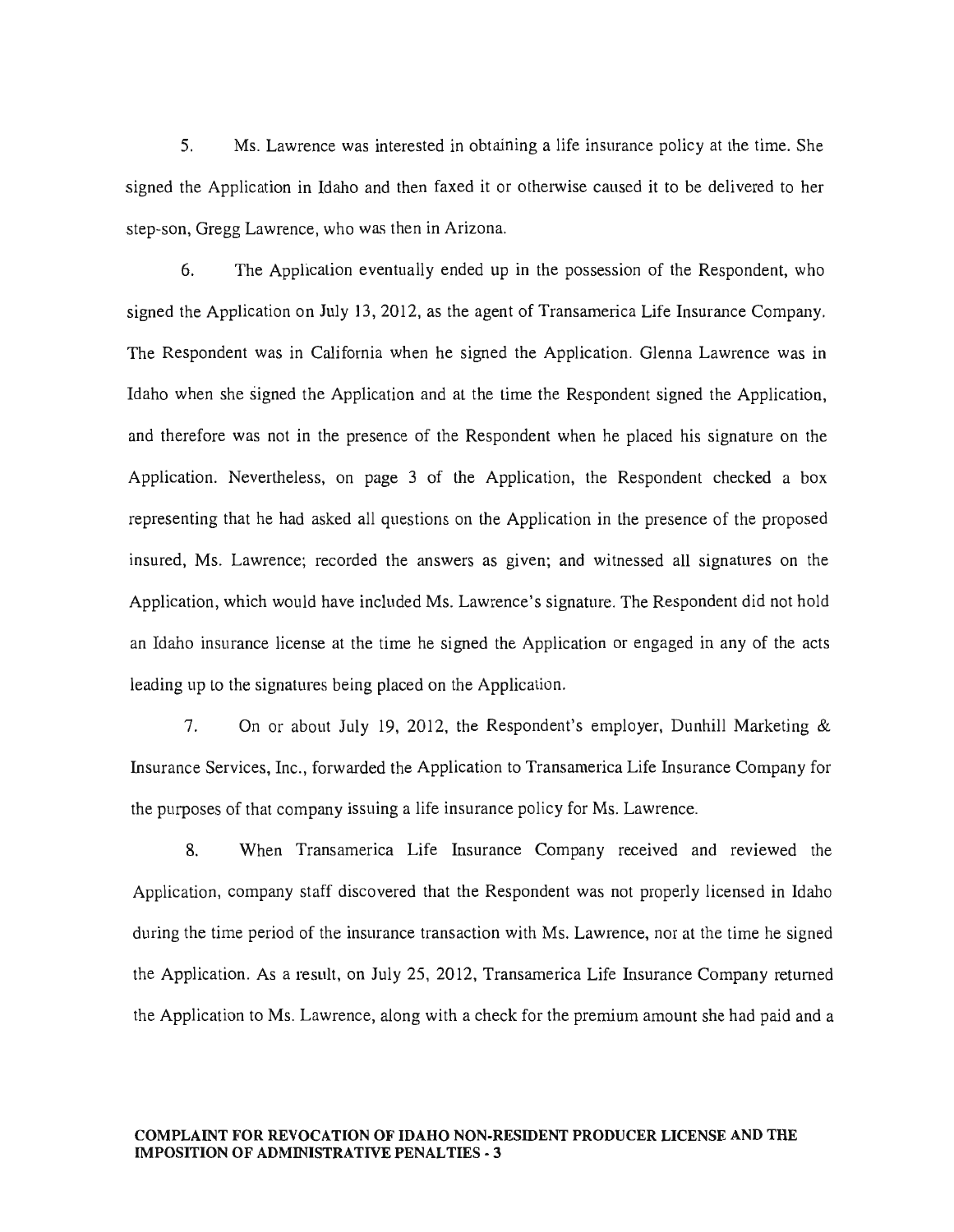leller explaining that the company could not process the Application because the Respondent was not properly licensed when the Application was completed.

9. On September 27, 2012, the Respondent obtained Idaho Non-Resident Insurance Producer License No. 425398.

10. On or about May 15, 2013, after conducting an investigation of the Respondent's activities while acting as a producer for the company, Transamerica Life Insurance Company submitted to the Department a "Uniform Suspected Insurance Fraud Reporting Form," notifying the Department that the Respondent had been terminated as an insurance producer for that company due to sllspected fraud. Such report caused the Department to investigate the circumstances regarding the Application and the Respondent's acts related thereto.

### CONCLUSIONS OF LAW AND VIOLATIONS

## *COUNT ONE: SELLING, SOLICITING, OR NEGOTIATING INSURANCE IN IDAHO WITHOUT A LICENSE Idaho Code* § *41-1004(J)*

11. Paragraphs 2 through 10 above are incorporated fully herein by this reference.

12. Idaho Code § 41-1004(1) provides that a person shall not sell, solicit, or negotiate insurance in Idaho unless the person is licensed as a producer under the IIC.

13. The Respondent's acts leading to the completion of the Application, including placing his signature on the Application and arranging to have the completed Application forwarded to Transamerica Life Insurance Company, while he failed to hold an Idaho insurance producer license, constituted a violation of Idaho Code  $\S$  41-1004(1).

14. Idaho Code § 41-213(1)(b) and -(c) provide that the Department's Director (Director) may institute such suits or other lawful proceedings as necessary to address violations

### COMPLAINT FOR REVOCATION OF IDAHO NON·RESIDENT PRODUCER LICENSE AND THE IMPOSITION OF ADMINISTRATIVE PENALTIES· 4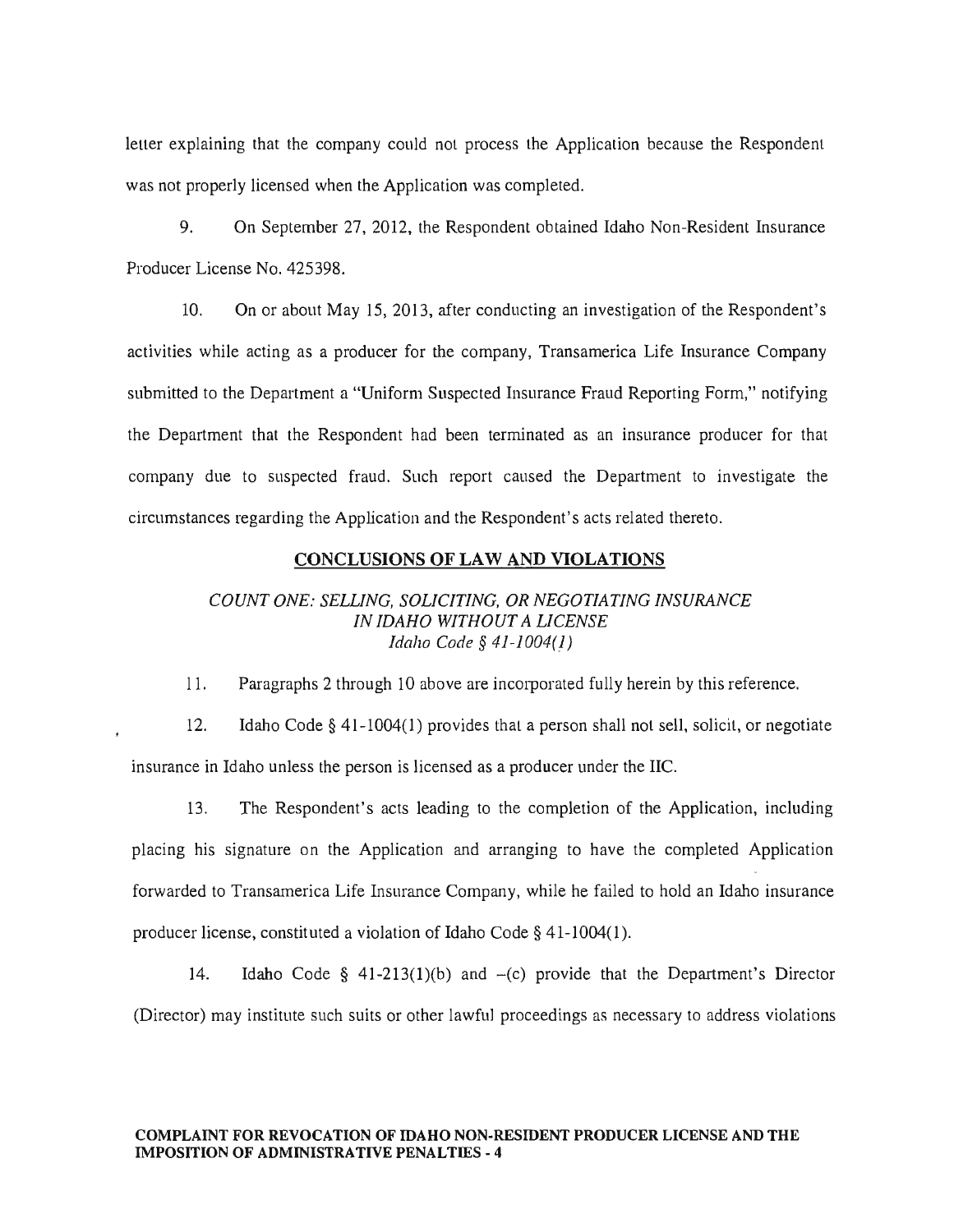of the IIC, to include issuing an order affecting a person's license and imposing an administrative penalty.

15. Idaho Code § 41-1016(1)(b) permits the Director to revoke the license of a producer who violates any provision of title 41, Idaho Code.

16. The Respondent's violation of Idaho Code § 41-1004(1) authorizes the Director, pursuant to Idaho Code §§ 41-213(1)(b) and  $-(c)$  and 41-1016(1)(b) to revoke the Non-Resident Insurance Producer License currently held by the Respondent and to impose the maximum administrative penalty authorized by law.

## *COUNT TWO: MISREPRESENTATION OF A MATERIAL FACT ASSOCIATED WITH AN INSURANCE TRANSACTION Idaho Code* § *41-1016(1)(e)*

17. Paragraphs 2 through 10 above are incorporated herein by this reference.

18. Idaho Code § 41-1016(1)(e) provides that misrepresenting any fact material to any insurance transaction or proposed transaction is a violation of the IIC, authorizing the Director to revoke an Idaho insurance license and impose an administrative penalty not to exceed \$1,000 (one thousand dollars) for such violation.

19. The Respondent's false representation on the Application that he had asked all questions on the Application in the presence of the proposed insured, recorded the answers as given, and witnessed all signatures, constitutes the misrepresentation of a material fact associated with an insurance transaction in violation of Idaho Code § 41-1016(1)(e), authorizing the Director to revoke the Respondent's Non-Resident Insurance Producer License and to impose the maximum penalty authorized by law.

#### COMPLAINT FOR REVOCATION OF IDAHO NON-RESIDENT PRODUCER LICENSE AND THE IMPOSITION OF ADMINISTRATIVE PENALTIES· 5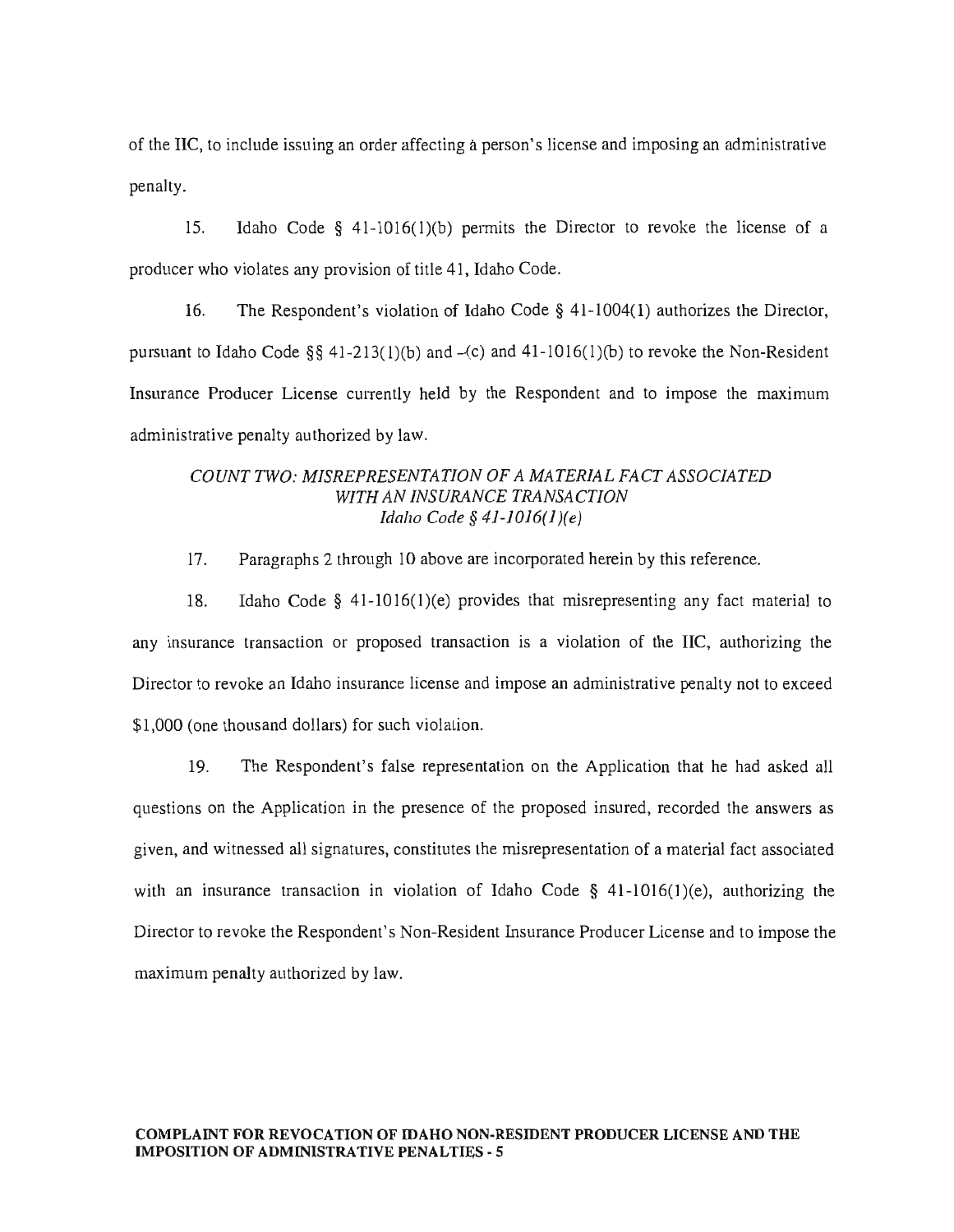## REQUEST FOR RELIEF

20. Based on the foregoing, the Department prays that the Director enter an order revoking Idaho Non-Resident Producer License No. 425398 held by the Respondent and to impose the maximum penalty for the violations set forth herein as authorized by law.

### NOTICE OF RIGHT TO A HEARING

THE RESPONDENT IS HEREBY NOTIFIED, pursuant to Idaho Code § 41-232A(2), that a written request for a hearing must be filed and served upon the Department within twentyone (21) days after service of this Complaint. Failure to file and serve a written request for a hearing upon the Department within the twenty-one (21) day time period shall be deemed a waiver of the opportunity for a hearing and to contest the allegations in the Complaint, pursuant to Idaho Code § 41-232A(2).

Any written request for a hearing shall be served on the Director of the Idaho Department

of Insurance, addressed as follows:

William W. Deal, Director Idaho Department of Insurance P.O. Box 83720 Boise, ID 83720-0043

A copy shall also be provided to the Department's counsel in this matter, A. René Martin, Deputy Attorney General, at the following address:

A. René Martin Deputy Attorney General Idaho Department of Insurance P.O. Box 83720 Boise, ID 83720-0043